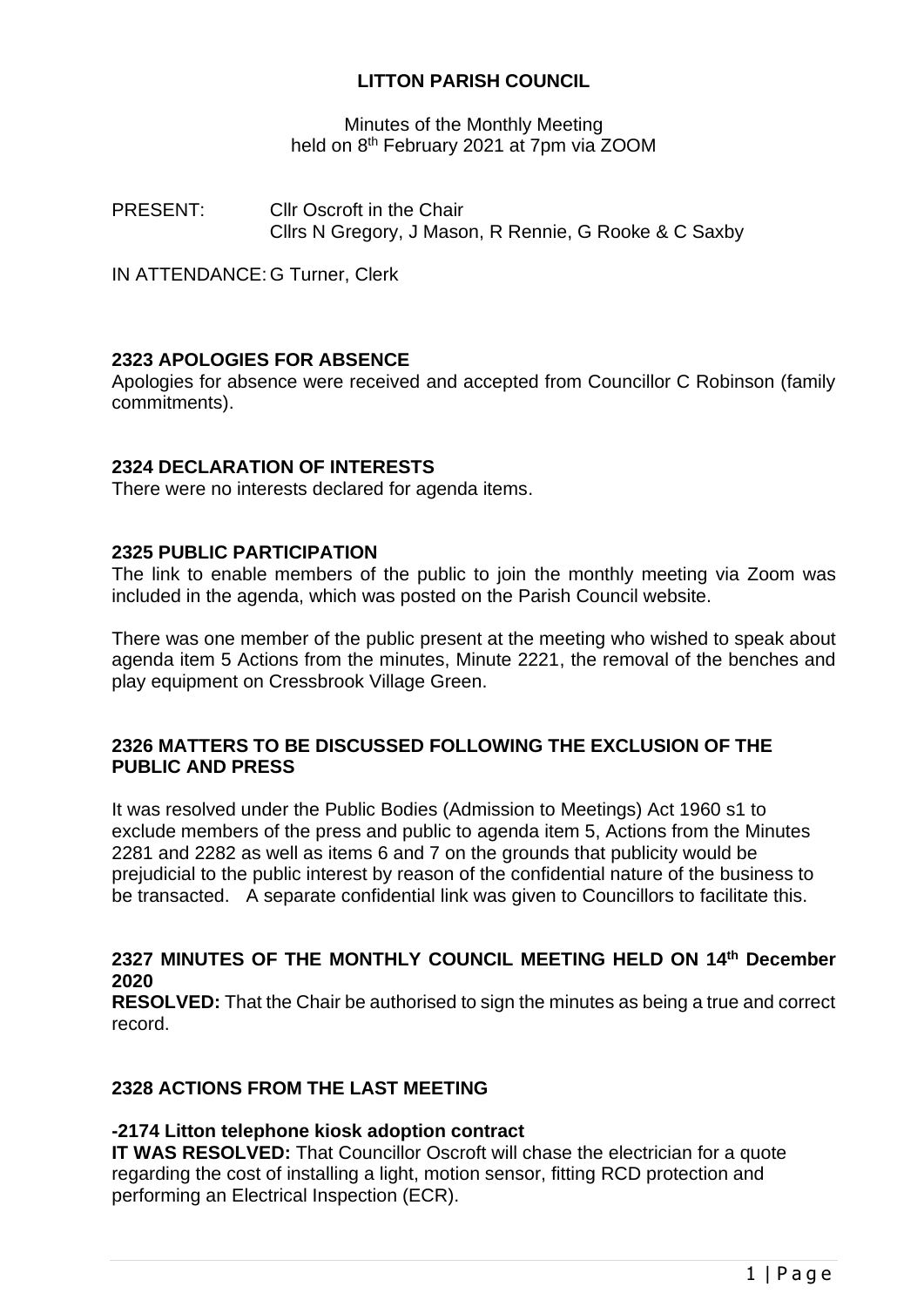### **-2221 Seating area of Cressbrook Village Green**

It was reported that the majority of the play equipment on the village green had now been removed or reclaimed.

It was noted that the Council's insurers had recommended that all items should be removed as by leaving the items in place, it is more likely that the Council will be implicated in a claim should an incident occur. The insurers also suggested that leaving the items there could set a precedent which would lead to further items being placed on the greens and increasing the Council's liability

The member of the public present at the meeting stated that this reason had not been made clear to the residents and that the Notice placed on the village green requesting that the items be removed should have stated that it was a recommendation by the insurers.

**IT WAS RESOLVED:** That the benches remaining on the village green will be inspected for safety and if they are in good repair the Council will adopt them and add them to its insurance policy.

It was also noted that the Council had been in touch with Cressbrook's community group regarding canvassing residents on the possibility of looking into funding for play equipment on the village green.

### **-2250 PARKING, SIGNAGE AND OVERGROWN VERGES AT CRESSBROOK**

District Councillor Gamble stated that DCC have said that they will reinstate the white lines in Cressbrook. This should be completed by the end of March.

It was noted that the overgrown verges along the road have predominantly been cut back and so the road is much clearer.

### **-2252 PLAYGROUND IMPROVEMENTS**

Councillor Rooke informed members that further meetings of the playground committee had taken place and that the following improvements had been discussed and agreed.

In the upper playground:

- (1) Additional swings for older children
- (2) Replacement of the climbing frame with a new climbing frame and slide combination
- (3) Installation of an assault course (space permitting)
- (4) Addition of a picnic bench
- (5) Repositioning of the roundabout from the lower playground to upper playground
- (6) Removal of the basketball hoop

In the lower playground:

- (1) Replace the infant seats on the existing swings
- (2) Remove the roundabout and reposition on the upper playground
- (3) Replace the climbing house with a small climbing frame and slide combination
- (4) Addition of a see-saw
- (5) Place some games onto the fence at the edge of the playground

Councillor Rooke also informed members that he had met with Proludic Limited to discuss the committee's requirements and that he hoped to receive their designs and costing by next week.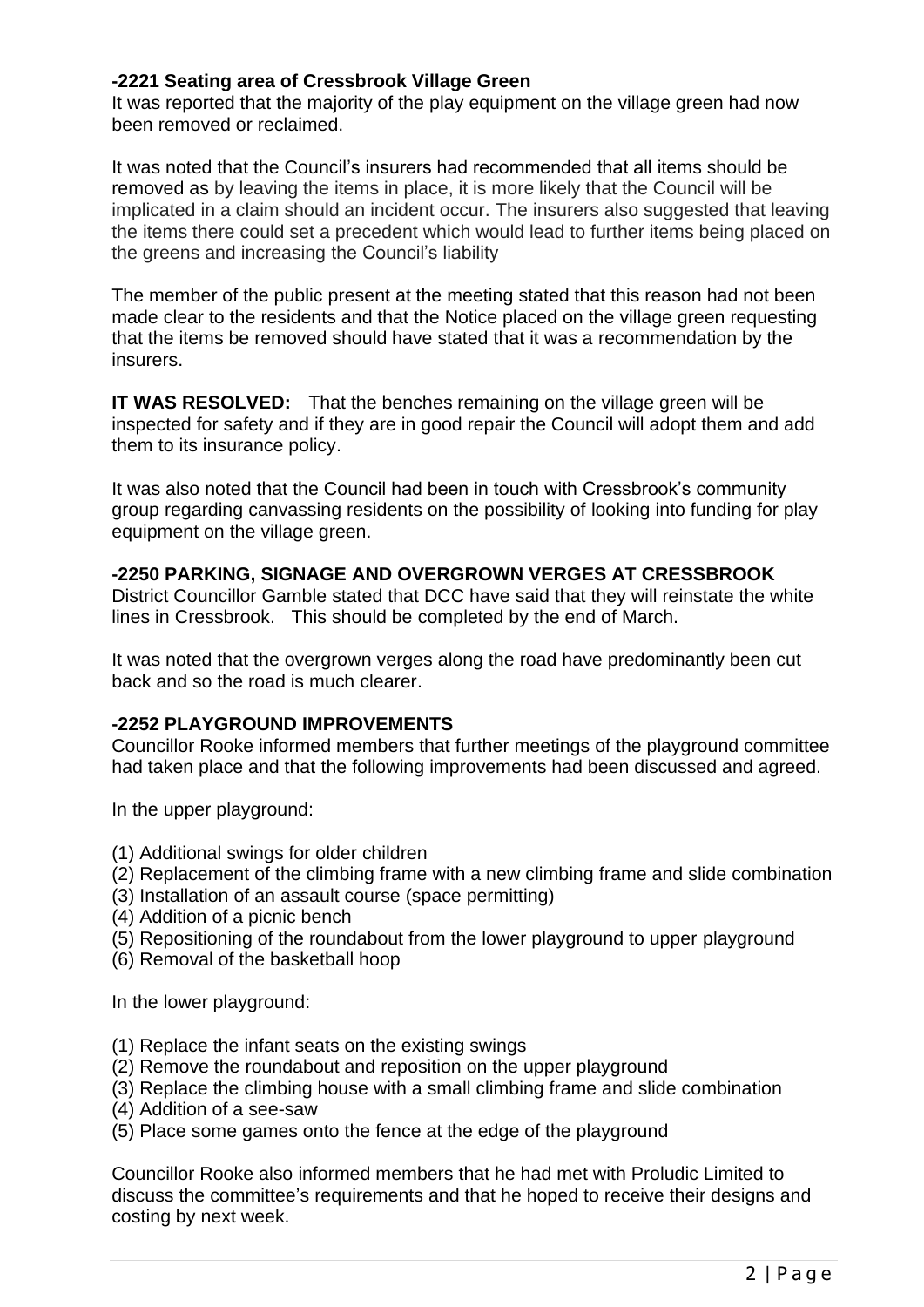It was noted that the representatives of both Proludic and Wicksteed playground companies also took a look at the Village Green in Cressbrook to see what was possible.

### **-2275 Extension of white lines opposite Hall Lane to enable the service bus space to turn around**

It was noted that DCC had refused the Council's request for the extension of white lines opposite Hall Lane in Litton.

**IT WAS RESOLVED:** To reply to DCC with more detail of the problems caused at the junction and request that they reconsider their decision.

# **-2778 REQUEST FOR FOOTPATH NEAR NEW HOUSES AT LITTON DALE**

It was noted that DCC had refused the Council's request for a new footpath along Litton Dale.

**IT WAS AGREED:** To ask DCC to reconsider their decision.

# **FOLLOWING THE EXCLUSION OF THE PUBLIC AND PRESS**

# **-2281 VEHICULAR ACCESS ACROSS THE VILLAGE GREENS**

It was noted that a response had been received from the owners of The Hillock regarding the Vehicular Licence Agreement.

**IT WAS RESOLVED:** To contact the Open Spaces Society for further advice.

## **-2282 SUNNYBANK**

A legal opinion was circulated to members.

Following lengthy discussions **IT WAS RESOLVED:** To contact the owners of Sunnybank with the outcome.

### **2328 HANDY PERSON CONTRACT APPLICATIONS**

The applications for the position of handy person were circulated to members for careful consideration.

**IT WAS RESOLVED:** That Councillors Rennie and Gregory will meet with two of the applicants to discuss their working methods in more detail.

### **2329 MOWING AND STRIMMING CONTRACT APPLICATIONS**

The applications for the position of handy person were circulated to members for careful consideration.

**IT WAS AGREED:** That when all the applications were compared the current contractor remains the most suitable fit for the Council's needs.

# **2330 DAMAGE TO THE VILLAGE GREENS**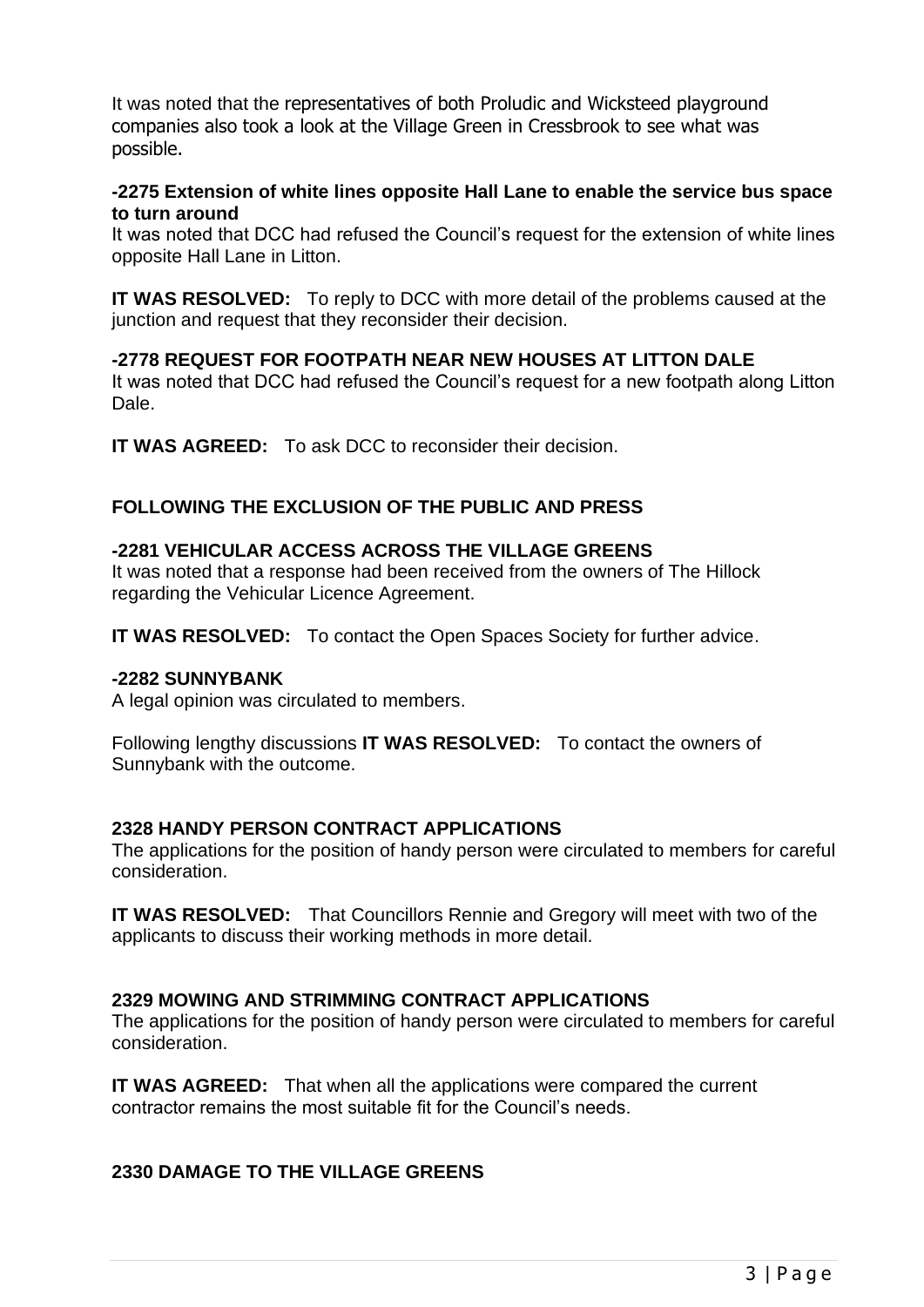It was noted that there are various area on the village greens which have been damaged by vehicles driving across them, in particular near the corner of Church Lane and Mires Lane and also outside Curzon Farm.

**IT WAS RESOLVED:** That the Council will speak to the owners of Curzon Farm requesting that they put right the damage to the village green once the works on their property are completed.

## **2331 REQUEST FOR A NEW WASTE BIN ON THE VILLAGE GREEN BY THE VILLAGE SHOP**

Councillor Oscroft informed members that he had received a request from a resident for an extra waste bin to be placed on the village green near the village shop, as the current bin is constantly overflowing.

**IT WAS RESOLVED:** That when the weather improves, Councillor Gregory will move the DDDC bin currently being stored in the cemetery building to a suitable position on the village green.

### **2332 PLANNING**

Application Number: NP/DDD/1220/1217 Site address: Litton Dale, Litton, Development Description - Erection of an affordable local needs dwelling, works of hard and soft landscaping and other works incidental to the proposals

**IT WAS RESOLVED:** That the council do not support the application and will write to PDNPA setting out the reasons.

Application Number: NP/DDD/1220/1219 Site address: The Homestead, Mires Lane, Litton Development Description - Demolition of existing 2 storey extension to rear of dwelling and replacement with new 2 storey extension

**IT WAS RESOLVED:** To support the application.

# **2333 FINANCE**

#### **Accounts for Payment**

The Clerk submitted a schedule of accounts in the sum of £1,535.41 for approval.

**IT WAS RESOLVED:** That the schedule of accounts be signed and the accounts to which they relate be paid.

It was noted that the current account balance as at  $8<sup>th</sup>$  February 2021 was £3,393.03. Reserve account balances were £10,155.64.

### **2334 CORRESPONDENCE**

It was noted that:

(a) Bottomhill Road at Cressbrook will be closed  $15<sup>th</sup> - 16<sup>th</sup>$  February to facilitate cabling work by Openreach.

(b) Post Office Row, in front of Hall Farm House, Litton will be closed  $10^{th} - 12^{th}$  March due to installation work by Severn Trent Water.